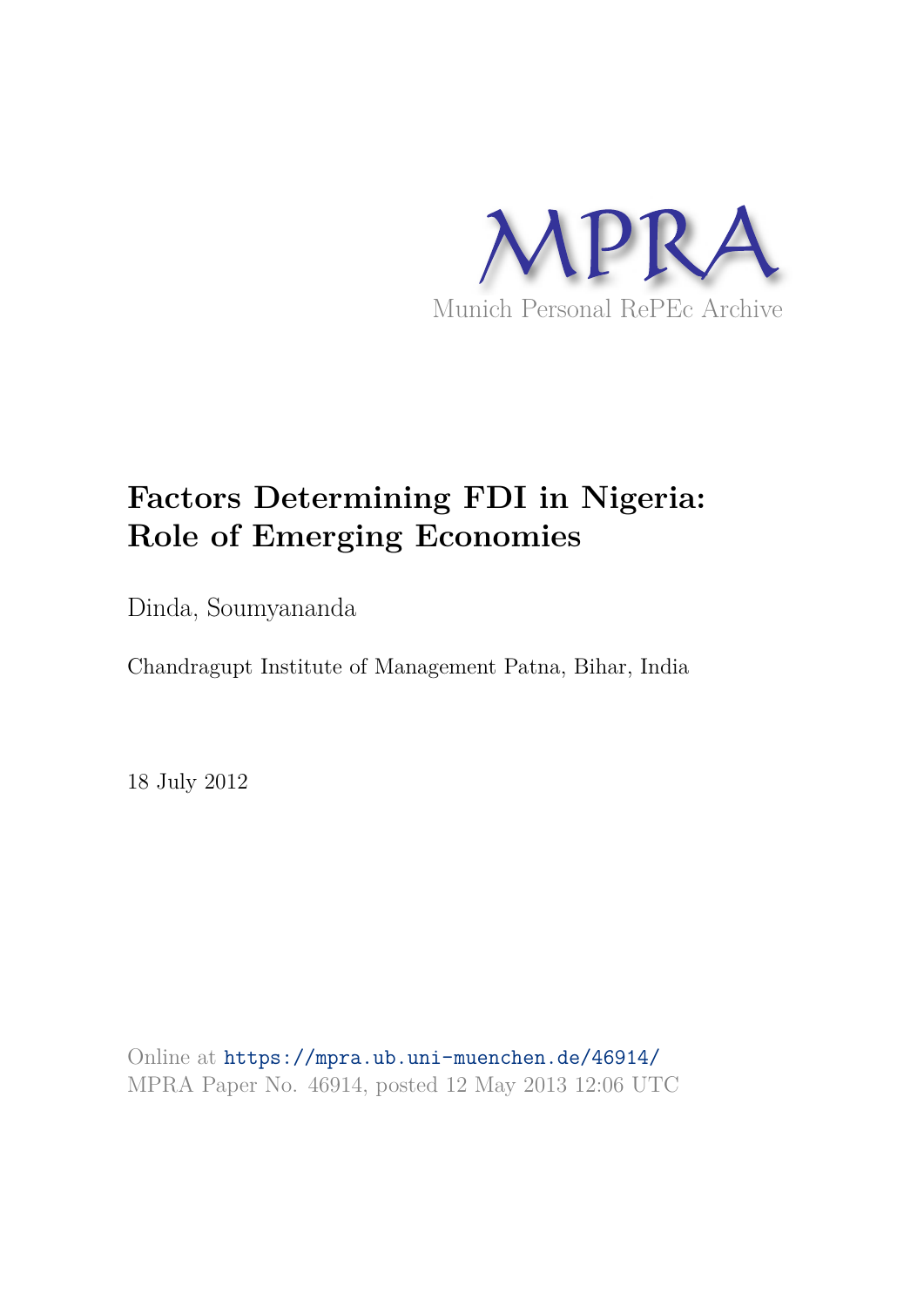# **Factors Determining FDI in Nigeria: Role of Emerging Economies**

Soumyananda Dinda

Chandragupt Institute of Management Patna, Bihar, India

July 18, 2012

#### Abstract

This paper investigates the determinants of FDI in Nigeria, which is poor in terms of income but rich in natural resources. This study is an extension of our earlier work (Dinda 2012). Incorporating emerging trade partners of Nigeria in VECM this paper re-examine the factors determining FDI inflow to Nigeria in this globalized era. The economic activity of the emerging trade partners may be good proxy for exogenous factors to Nigerian economic activity. Considering per capita income of trading partners as proxy for their economic activities are incorporated as exogenous variables in this study. Findings clearly ensure that FDI inflow to Nigeria is resource-seeking FDI and market size has no role that contradicts our earlier result and also the existing literature. Short run dynamics as well as causal linkage are also completely different from our earlier paper. China is emerging as a strong trade partner of Nigeria and significantly influences its natural resource outflow while South Africa raises its competitiveness.

**Key Words**: FDI, Natural resource export, exchange rate, openness, inflation rate,

VECM.

.........

**JEL** *Classification Number*: C<sub>13</sub>, F<sub>18</sub>, Q<sub>32</sub>, O<sub>13</sub>, Q<sub>43</sub>,

\*I am grateful to participants at the UN WIDER workshop, Johannesburg, South Africa, GDN Conference 2009 and faculty members of Economics and Management Department, Pretoria University for their valuable comments and helpful suggestion on earlier drafts.

Address for correspondence: Chandragupt Institute of management Patna (CIMP), P. R. Hindi Bhawan, Chhajjubagh, Patna -800001, Bihar, India. Email: s[dinda2000@yahoo.co.in , s](mailto:sdinda2000@yahoo.co.in)[\\_dinda@hotmail.com](mailto:s_dinda@hotmail.com)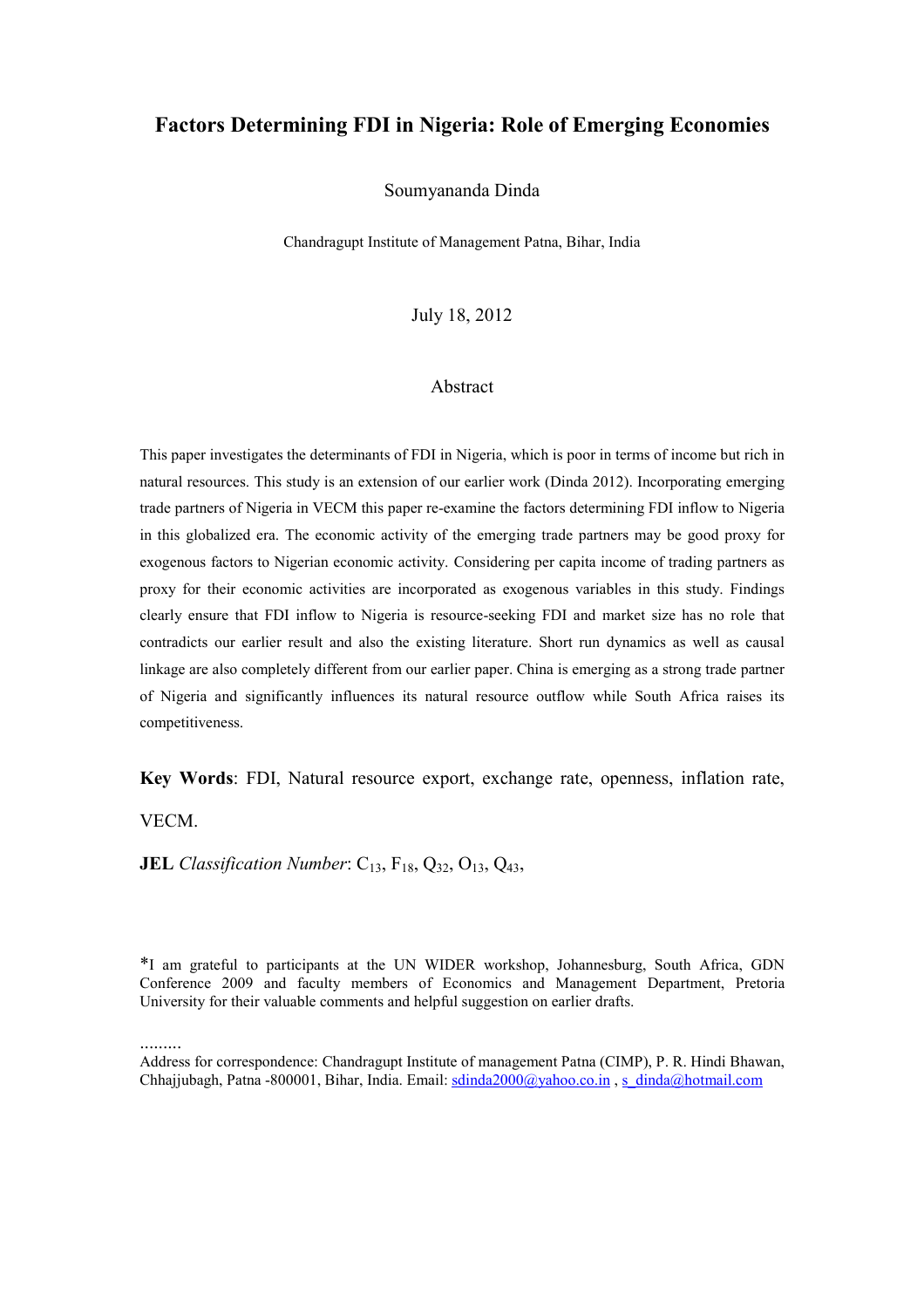#### **1. Introduction**

 $\overline{a}$ 

Recent surge of foreign direct investment (FDI) flows to Africa followed from positive business environment in the region<sup>1</sup>. In most of African nations, FDI are resource-seeking which is consistent with the UNCTAD data<sup>2</sup>. The objective of the resource-seeking FDI is to extract natural resources and export to the global market. Recently Dinda (2012) investigates factor determining FDI in Nigeria, which is richly endowed with natural resources – mainly oil and gas, mineral deposits, vegetation etc. Nigeria's natural resource balance is dominated by petroleum. Applying time series technique in closed economic framework model, Dinda (2012) empirically examines long run determinants of FDI inflow to Nigeria and short run dynamics during 1970- 2006. In this age of globalization open economic model is more relevant and provide better insights regarding resource-seeking FDI and dynamics in macroeconomic variables in the presence of the rest of the world. This paper re-examines the determinants of FDI inflow to Nigeria in the globalized economy. So, this paper is basically an extension of Dinda (2012).

Now this paper critically analyses the data set used in Dinda (2012) and observes that data availability starts from one global crisis (oil crisis in 1970s) to another global economic crisis (it begins after 2006-07). In between two crisis lot of economic activities emerge through different policy in international and domestic level. Nigeria starts economic reforms from 1980s under international pressure. During 1970 -2006 Nigeria adopts several policies (such as liberalization, privatization, structural adjustment, export processing zone decree and investment promotion etc.) to foster

<sup>&</sup>lt;sup>1</sup> Many African countries have reformed their economic policy, investment laws and also improving financial system. Political instability, internal conflict and poor governance till pose significant problems to many countries in Africa.<br><sup>2</sup> Three largest reginients of EDI are 1

Three largest recipients of FDI are South Africa, Nigeria and Angola – all are natural resource rich nations. Actually these FDIs in Sub- Saharan Africa are the resource-seeking. This study focuses on FDI flow to Nigeria, which is poor in terms of income but rich in natural resources.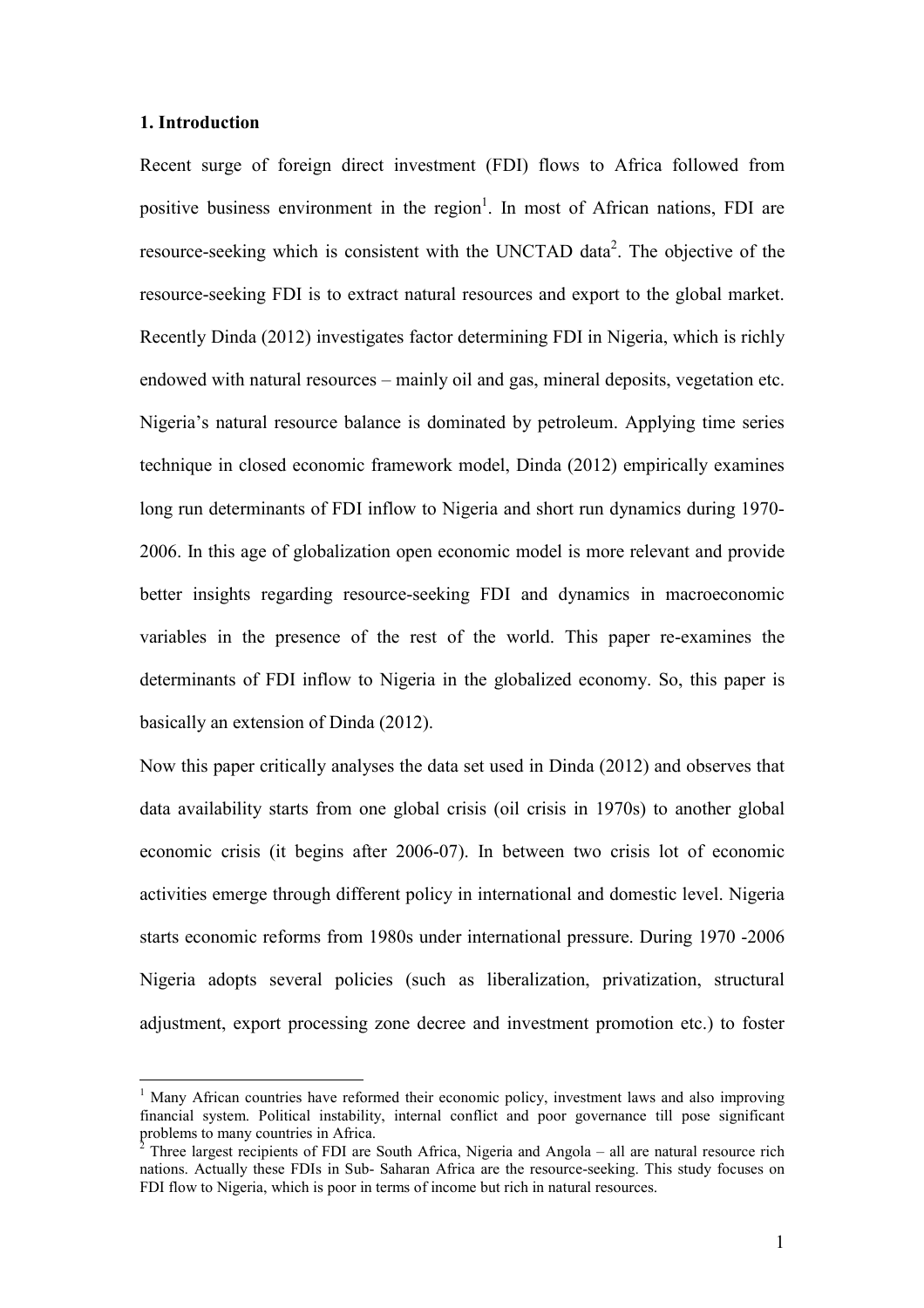economic development. In this globalized era these activities will affect foreign exchange as well as price level (or inflation rates) in the domestic market, and after all, the whole economy. Openness or trade liberalization is a crucial policy variable through which all other variables interact and promote economic development.

Openness is the main channel through which the rest of the world economic activities affect domestic economy. In this context the trading partners naturally influence on country's major macroeconomic variables like foreign exchange and inflation rates, FDI inflow and economic activities. Using time series technique on annual data of Nigeria, this paper examines the FDI inflow and effect of the country's natural resource outflow on it in the presence of rest of the world.

The economic activity of the rest of the world could be good proxy for exogenous factors to Nigerian economic activity. Considering per capita income of trading partners as proxy for their economic activities are incorporated as exogenous variables in this study. This paper is basically the extension of the earlier paper (Dinda (2012)) in the presence of the rest of the world.

The paper proceeds as follows: Section 2 describes the data and methodological framework. Section 3 discusses the empirical results and finally Section 4 concludes.

#### **2. Data and Methodology**

The major variables are FDI, market size, exchange rate, inflation rate, openness, natural resource and per capita GDP of the US, China, India and South Africa. For this study purpose the data set are taken from four main sources – viz., the Penn World Table, UNCTAD, World Investment Report (2006, 2008), World Bank and the Central Bank of Nigeria (See, their website for detail). Data for FDI, inflation rate and natural resource outflow are obtained from the Central Bank of Nigeria (statistical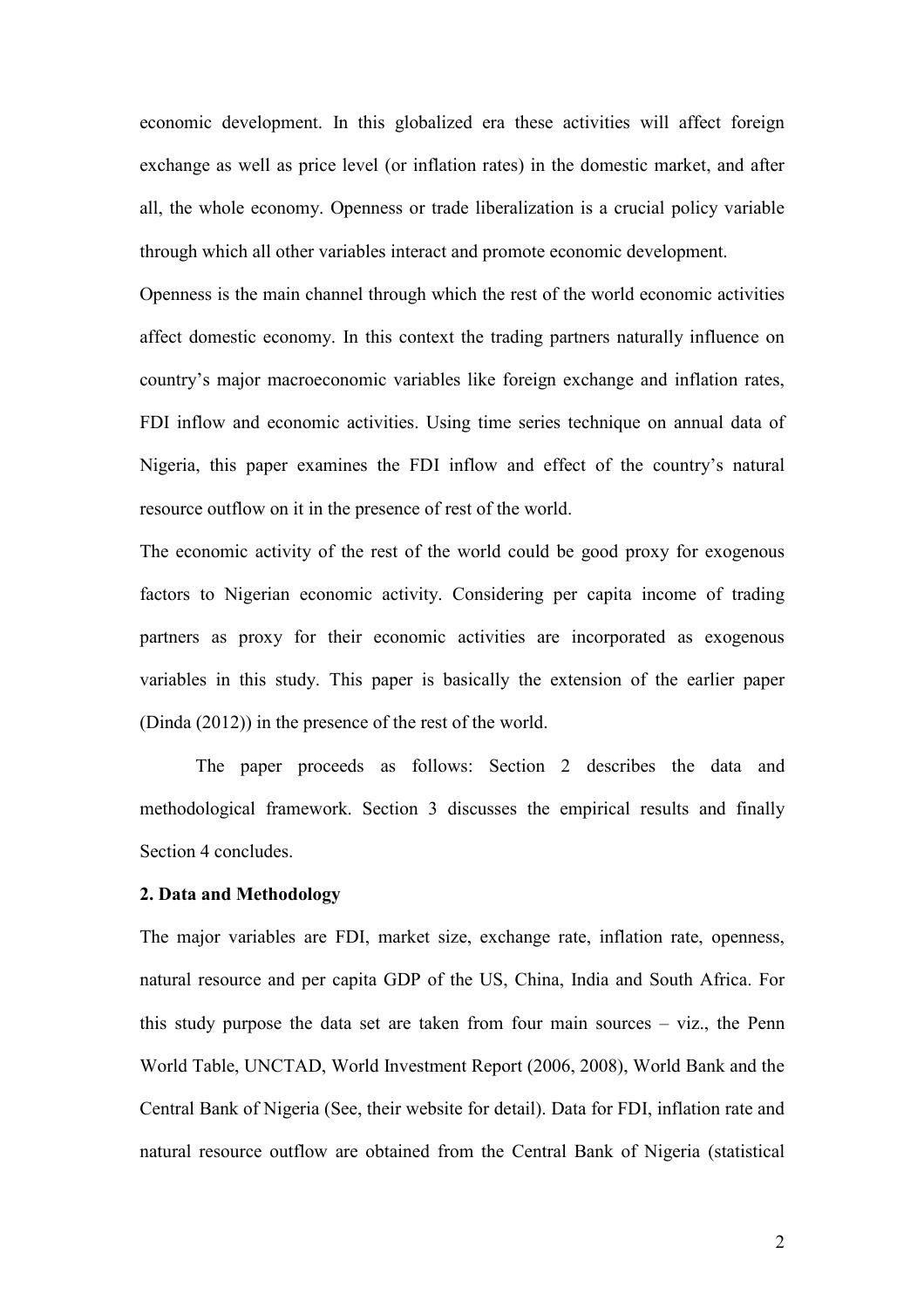reports). Real GDP per capita (at 1996 constant international price, dollar), foreign exchange rate and openness are taken from the Penn World Table 6.2, and world total export and total FDI are taken from UNCTAD handbook of statistics 2007. All these Nigerian data covers the period from 1970 to 2006. For detail see Dinda (2012). Traditional approach considers the endogenous macroeconomic variables but ignores the development of the rest of the world. Ideally this paper incorporates it.

This paper follows a systematic time series econometrics approach. Common practice among time series econometricians is to examine the data properties or its nature (stationary or non-stationary), and the long run relation<sup>3</sup> among variables having higher integrating order. Error correction model (ECM) provides the short run dynamics with long run equilibrium relation. In the multivariate framework<sup>4</sup> the Vector Error Correction Model (VECM) is more appropriate and can be used for empirical investigation of the determinants of FDI in long relation with short run dynamics. Considering per capita income of trading partners as proxy for their economic activities are incorporated as exogenous variables in this study. The economic activity of the rest of the world could be good proxy for exogenous factors to Nigerian economic activity.

#### **3. Results**

 $\overline{a}$ 

Primary concern of this study is to find the long run relationship between FDI inflow and resource outflow. Following a systematic time series econometrics approach, results confirm a significant co-integrating equation. VECM incorporates the economic activity of the rest of the world and paper also investigates the impact of the

 $3$  Johansen (1988) approach provides the number of co-integration equations among variables.

<sup>&</sup>lt;sup>4</sup> Engle and Granger (1987) two stage approach, Engle-Granger-Yoo (1991) 3-step approach, Johansen (1988), Johansen and Juselius (1990) maximum likelihood approach, Pesaran and Shin (1995) and Pesaran-Shin-Smith (1996, 2001) bounds testing approach or known as the auto-regressive distributed lag (ARDL) approach. There is clear cut evidence which shows one approach to be consistently superior to the others.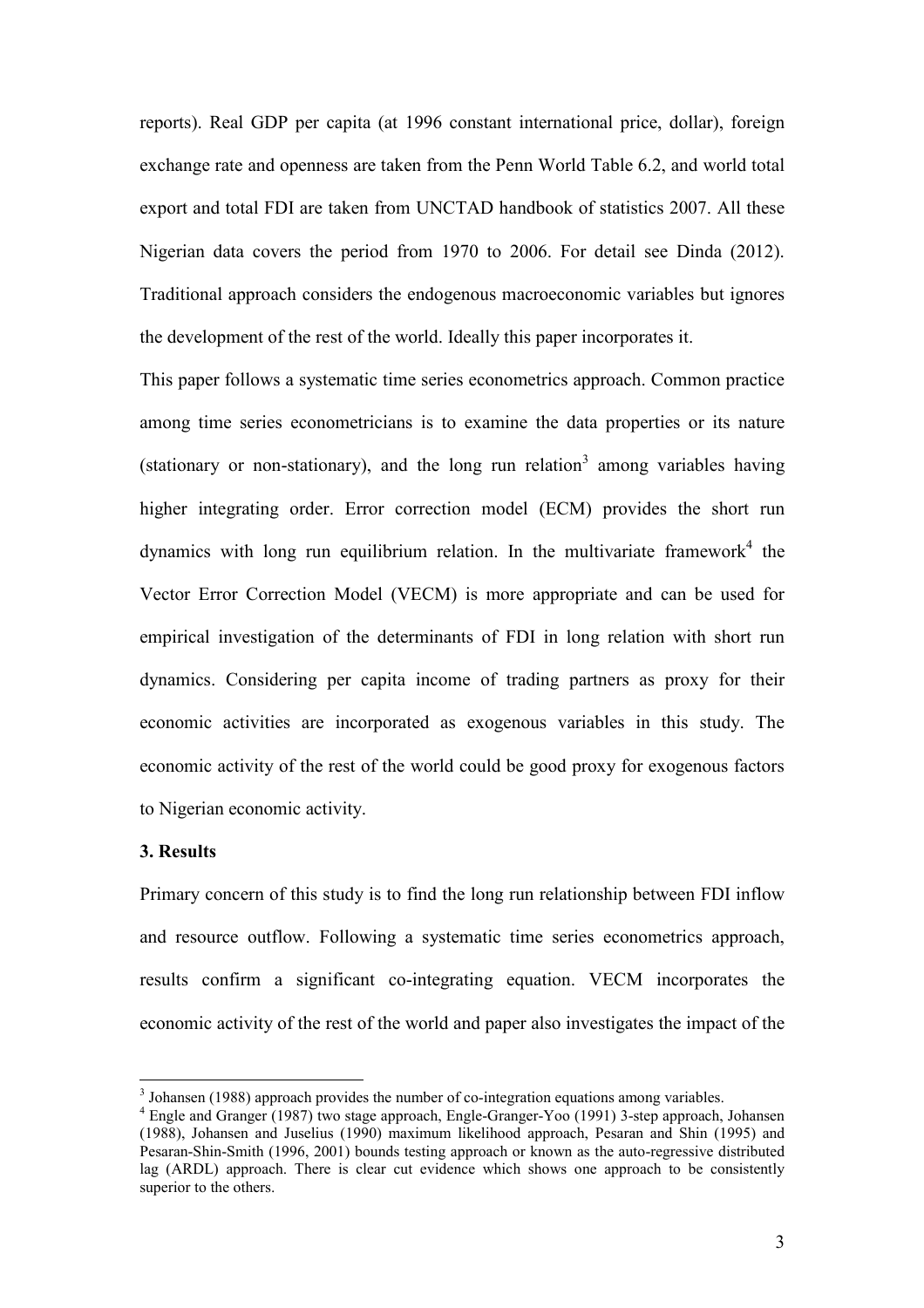rest of the world on FDI inflow to Nigeria. The interrelation among macroeconomic variables provides the long run co-integrating or equilibrium relation and short run dynamics. Now we discuss long run equilibrium and short run dynamics in details as follows.

### **3.1 Long run Equilibrium**

We study interrelation among major macroeconomic variables and rest of the world representing developed economy like the US and emerging economies like China, India and South Africa. Long run co-integration results suggest that natural resource, inflation and foreign exchange rate are crucial for FDI inflow to Nigeria during 1970- 2006 (Table 1).

| Variables    | <b>Estimated Coefficients</b> |
|--------------|-------------------------------|
| <b>FDI</b>   |                               |
| NR X         | $-0.88256***$                 |
|              | $(-2.61)$                     |
| GDP          | $-1.69 \times 10^{-05}$       |
|              | $(-0.066)$                    |
| <b>INFLA</b> | $-0.01843***$                 |
|              | $(-19.81)$                    |
| <b>OPEN</b>  | $0.00337*$                    |
|              | (1.866)                       |
| FX.          | $-0.01748***$                 |
|              | $(-8.86)$                     |
|              | 0.6376                        |
|              |                               |

Table 1: Estimated Co-integrating Vector considering emerging trade partners

Note: (i) Figures in parenthesis are t-statistics. (ii) \*\*\*, \*\* and \* denote the level of significance at 1%, 5% and 10%, respectively.

Long run co-integrating (equilibrium) relation is

$$
FDI = -0.6376 + 0.88256 * NRX + 0.01843 * INFLA + 0.01748 * FX + u \tag{1}
$$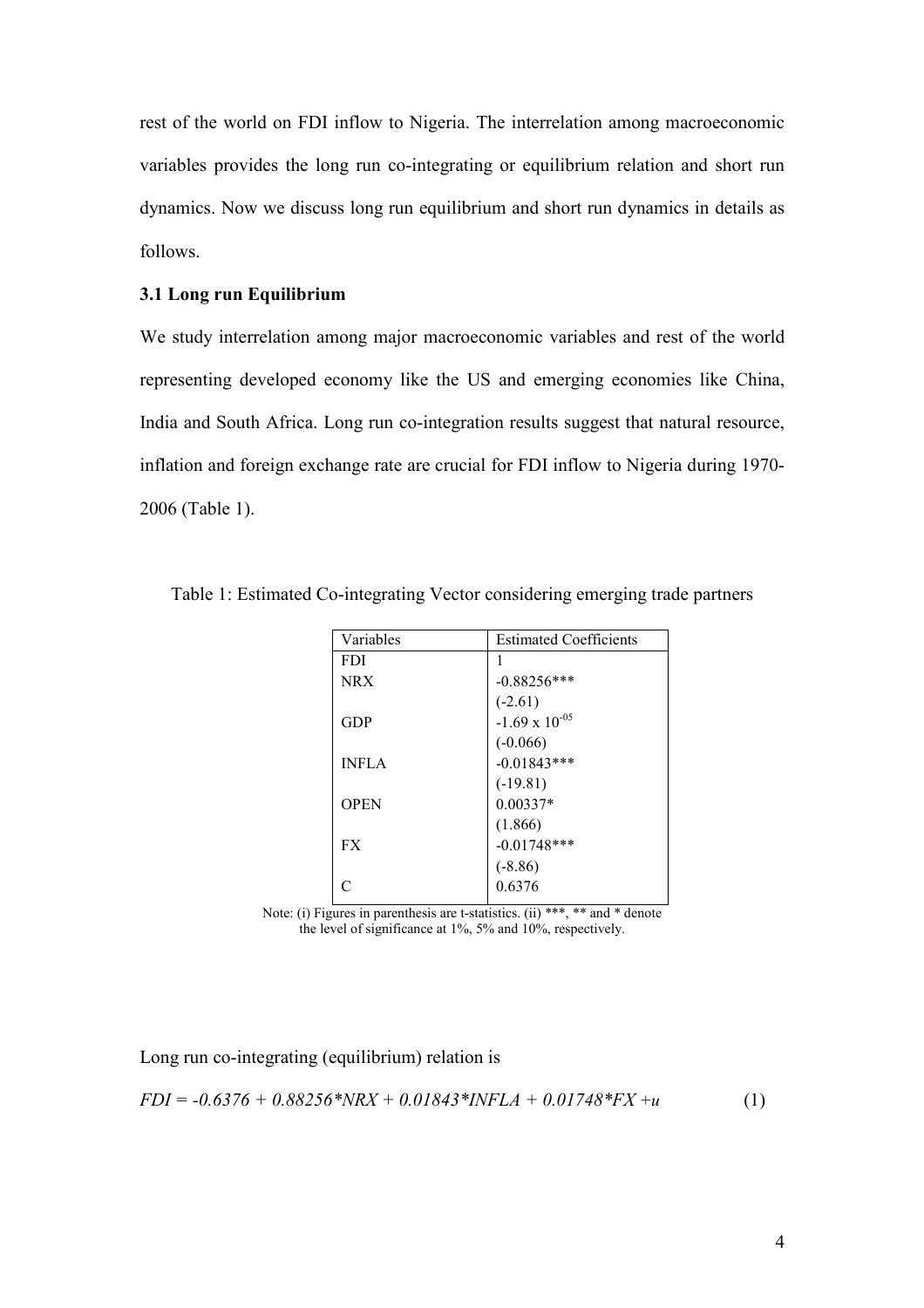Where  $u$  is the error term. From the equation  $(1)$ , in long run, the natural resource outflow, inflation rate and foreign exchange rate have significant direct impact on FDI inflow to Nigeria. The rising inflation and foreign exchange rates attract FDI because it creates the possible business environment in favour of FDI inflow to Nigeria. FDI inflow to Nigeria might crowd out the resources from potential domestic investors. Due to inflation the cost of production increases and the foreign currency could be exchanged at higher level in terms of Nigerian currency. It simply means Nigerian currency is devalued and foreign currencies appreciate. Hence, foreign direct investment becomes cheaper than Nigerian domestic investment. So, one unit of foreign currency could buy the same amount of resources at higher price for given rising inflation and foreign exchange rates. Unit foreign currency gains the purchasing power for higher amount of resources at existing price. Both rising foreign exchange and inflation rates influence significantly on FDI inflow to Nigeria.

In the long run, openness and domestic market size become statistically insignificant in the presence of the USA, China, India and South Africa. Market size has no significant role for attracting FDI to Nigeria which contradict existing literature.

#### **3.2 Short run Dynamics**

Table 2 presents the VECM results in the presence of the economy of the US, China, India and South Africa. Short run results change significantly. In short run, natural resource outflow and domestic economic activities (GDP) significantly affect the FDI inflow to Nigeria. Natural resource outflow strongly boost up GDP in short run. Foreign exchange and inflation rates significantly affect natural resource outflow in short run. The coefficient of error correction term for FDI is significantly negative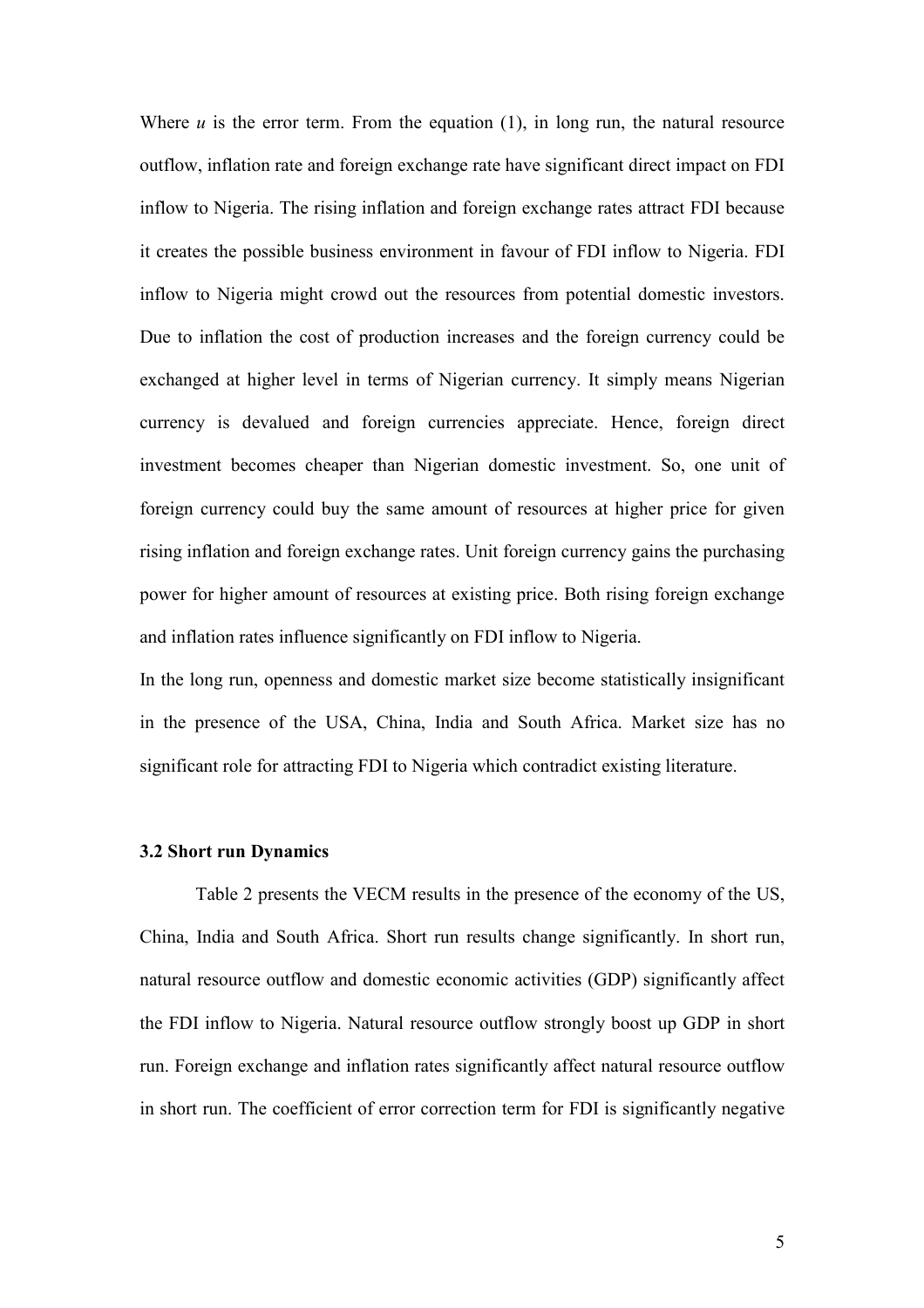which indicates that FDI flow returns to its long run equilibrium path, if any departure

in the economy, while reverse situation occurs in case of natural resource.

| Variables            | D(FDIFL)     | D(NRX)        | D(FX)        | D(GDP)      | D(INFLA)    | D(OPEN)     |  |  |
|----------------------|--------------|---------------|--------------|-------------|-------------|-------------|--|--|
|                      | $-0.99925**$ | $0.10119**$   | 18.26402     | 75.70486    | 24.35759    | $-25.76761$ |  |  |
| Error Correction     | $(-2.49)$    | (2.75)        | (1.26)       | (0.82)      | (0.92)      | $(-1.43)$   |  |  |
| Endogenous variables |              |               |              |             |             |             |  |  |
|                      |              |               |              |             |             |             |  |  |
|                      | $-0.036292$  | $-0.043018$   | $-28.2448**$ | $-70.45235$ | $-10.36299$ | $33.25**$   |  |  |
| $D(FDIFL(-1))$       | $(-0.102)$   | $(-1.32)$     | $(-2.21)$    | $(-0.86)$   | $(-0.44)$   | (2.087)     |  |  |
|                      | 0.206031     | $-0.005126$   | $-18.614**$  | -29.32989   | 6.430539    | $23.67**$   |  |  |
| $D(FDIFL(-2))$       | (0.9)        | $(-0.24)$     | $(-2.26)$    | $(-0.56)$   | (0.43)      | (2.31)      |  |  |
|                      | $-1.435754$  | $-0.51098**$  | $-6.146876$  | -733.4546   | $-26.16297$ | 148.935     |  |  |
| $D(NRX(-1))$         | $(-0.53)$    | $(-2.066)$    | $(-0.06)$    | $(-1.18)$   | $(-0.15)$   | (1.23)      |  |  |
|                      | 3.8626**     | 0.170075      | $-55.00882$  | 945.37**    | 26.73563    | $-98.237$   |  |  |
| $D(NRX(-2))$         | (2.016)      | (0.97)        | $(-0.797)$   | (2.15)      | (0.21)      | $(-1.14)$   |  |  |
|                      | $-0.008990$  | $0.0019**$    | $-0.012525$  | 1.458402    | 0.604236    | $-0.3265$   |  |  |
| $D(FX(-1))$          | $(-1.1)$     | (2.52)        | $(-0.04)$    | (0.78)      | (1.12)      | $(-0.89)$   |  |  |
|                      | $-0.011392$  | 0.000875      | 0.117207     | $-0.40039$  | 0.560996    | $-0.1234$   |  |  |
| $D(FX(-2))$          | $(-1.9)$     | (1.59)        | (0.54)       | $(-0.29)$   | (1.42)      | $(-0.46)$   |  |  |
|                      | $0.002146**$ | $-1.02E-05$   | $-0.001020$  | 0.175506    | 0.056307    | $-0.0553$   |  |  |
| $D(GDP(-1))$         | (2.03)       | $(-0.1)$      | $(-0.03)$    | (0.72)      | (0.81)      | $(-1.17)$   |  |  |
|                      | $-0.001079$  | $-0.000194$   | 0.022012     | $-0.432361$ | $-0.066668$ | $-0.05823$  |  |  |
| $D(GDP(-2))$         | $(-0.81)$    | $(-1.587)$    | (0.46)       | $(-1.41)$   | $(-0.76)$   | $(-0.97)$   |  |  |
| $D(NFLA(-1))$        | 0.004073     | $0.002**$     | 0.263805     | 1.408046    | 0.487242    | $-0.35386$  |  |  |
|                      | (0.57)       | (3.07)        | (1.02)       | (0.85)      | (1.03)      | $(-1.1)$    |  |  |
| $D(INFLA(-2))$       | $-0.003979$  | 0.000431      | 0.257403     | 1.743648    | $-0.37078$  | $-0.629**$  |  |  |
|                      | $(-0.6)$     | (0.71)        | (1.08)       | (1.15)      | $(-0.85)$   | $(-2.12)$   |  |  |
| $D(OPEN(-1))$        | 0.006163     | 0.00036       | $-0.24254$   | 2.4893*     | $-0.484299$ | $-0.525**$  |  |  |
|                      | (1.12)       | (0.71)        | $(-1.22)$    | (1.97)      | $(-1.33)$   | $(-2.12)$   |  |  |
| $D(OPEN(-2))$        | 0.009295     | 0.00051       | $-0.04696$   | $-0.29627$  | $-0.16856$  | 0.23155     |  |  |
|                      | (1.47)       | (0.88)        | $(-0.206)$   | $(-0.2)$    | $(-0.4)$    | (0.82)      |  |  |
| $\mathbf C$          | $-0.58139$   | 0.04596       | 13.72186     | $-27.64467$ | 6.127504    | 35.6988*    |  |  |
|                      | $(-1.28)$    | (1.1)         | (0.84)       | $(-0.27)$   | (0.2)       | (1.76)      |  |  |
| Exogenous variables  |              |               |              |             |             |             |  |  |
| <b>USGDP</b>         | 0.00022      | $-2.11E-05$   | $-0.01066**$ | $-0.042969$ | $-0.00927$  | 0.004707    |  |  |
|                      | (1.79)       | $(-1.86)$     | $(-2.399)$   | $(-1.52)$   | $(-1.14)$   | (0.85)      |  |  |
| <b>CHNGDP</b>        | $-0.00071$   | 8.53E-05**    | $-0.023698$  | $-0.043087$ | $-0.004578$ | $-0.037147$ |  |  |
|                      | $(-1.54)$    | (2.006)       | $(-1.42)$    | $(-0.40)$   | $(-0.15)$   | $(-1.79)$   |  |  |
| <b>INDGDP</b>        | 7.85E-06     | $-7.68E - 05$ | $0.172***$   | 0.48737     | 0.074502    | 0.107377    |  |  |
|                      | (0.005)      | $(-0.52)$     | (2.95)       | (1.31)      | (0.7)       | (1.48)      |  |  |
| <b>SAGDP</b>         | $-0.00046$   | 6.01E-05      | 0.000423     | 0.04613     | 0.014007    | $-0.038**$  |  |  |
|                      | $(-1.20)$    | (1.71)        | (0.03)       | (0.52)      | (0.55)      | $(-2.23)$   |  |  |

Table 2: Estimated VECM incorporating emerging trade partners

Note: (i) Figures in parenthesis are t-values. (ii) \*\*\*, \*\* and \* denote the level of significance at 1%, 5% and 10%, respectively.

Bottom part of Table 2 also shows that China's economy has strong influence on natural resource outflow whereas the presence of the US and India have strong influence on foreign exchange rate. The presence of South Africa marginally reduces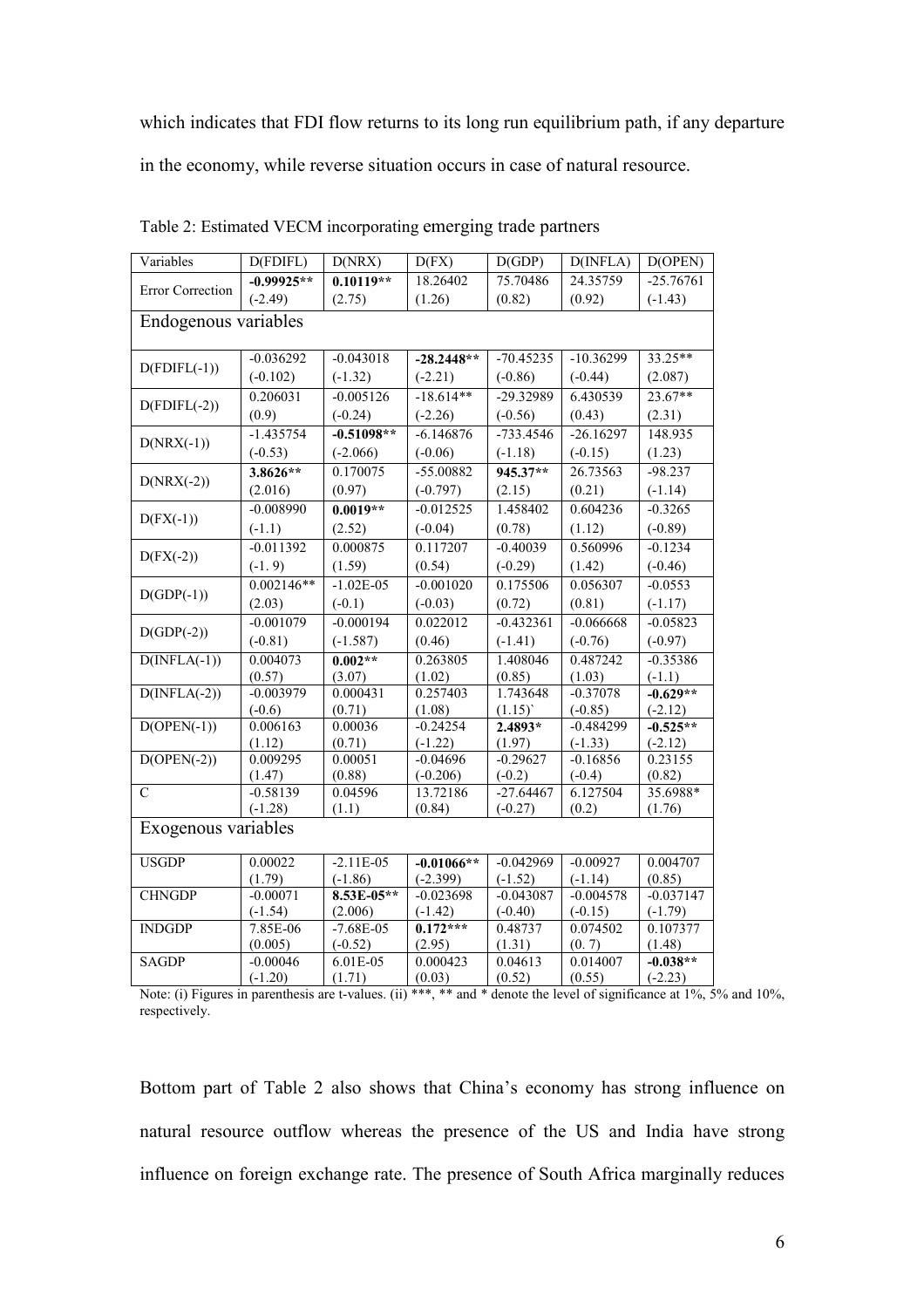only trade intensity through competitiveness. Long run and short run results have changed dramatically in the presence of the US, China, India and South Africa.

$$
\Delta FDI_t = -0.99924EC_{t-1} + 3.8626\Delta NRX_{t-2} + 0.002146\Delta GDP_{t-1} + \varepsilon_{It}
$$
\n(1.1)

$$
\Delta NRX_t = 0.10119EC_{t-1} - 0.51098\Delta NRX_{t-1} + 0.0019\Delta FX_{t-1} + 0.002\Delta INFLA_{t-1} + 0.000085CHNGDP + \varepsilon_{2t}
$$
\n(1.2)

$$
\Delta FX_t = -28.2448\Delta FDI_{t-1} - 0.010657USGDP + 0.172INDGDP + \varepsilon_{3t}
$$
\n(1.3)

$$
\Delta GDP_t = 945.37 \Delta NRX_{t-2} - 2.4893 \Delta OPEN_{t-1} + \varepsilon_{4t} \tag{1.4}
$$

$$
\Delta INFLA_t = \varepsilon_{5t} \tag{1.5}
$$

*∆OPEN<sup>t</sup> =33.25∆FDIt-1 +23.67∆FDIt-2 - 0.629∆INFLAt-2 - 0.525∆OPENt-1 - 0.038SAGDP*   $+ \varepsilon_{6t}$  (1.6)

Where  $\varepsilon$ <sub>ts</sub> are white noise.

Equations  $(1.1) - (1.6)$  display the short run dynamics among the variables in VECM. Equation (1.1) shows that current change in FDI directly depends on that of GDP in last year and that of natural resource outflow two years back. The coefficient of error correction (EC) term is negative and statistically significant. It suggests that there is a convergence tendency, which means if any departure from long run equilibrium path in last year then it will correct the last year's error and moves towards equilibrium path. Equation (1.2) indicates that current change in natural resource outflow is auto regressive and depends on change in foreign exchange rate and that of inflation. Coefficient of error correction term is positive which suggests that if any departure from long run path it diverges or move further away from equilibrium path in consecutive years. It is noted that China's GDP is the proxy of China's economic activity, which has significant impact on Nigerian natural resource outflow/export.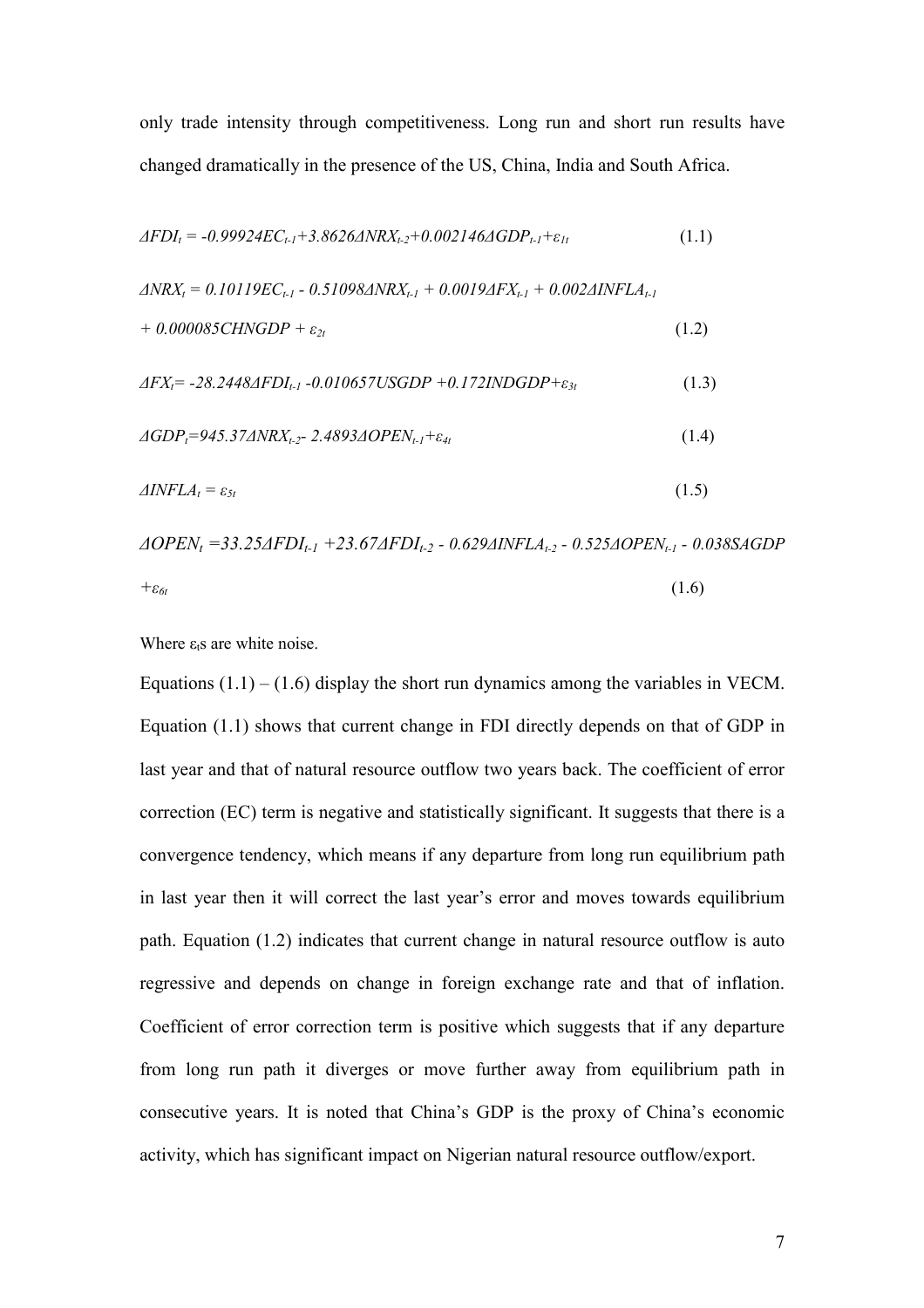Equation (1.3) identifies that current change in Foreign Exchange rate (FX) depends on that of FDI. There are some exogenous variables which also influence the current change in FX. Equation (1.4) suggests that last year's change in openness/trade intensity affects indirectly on current change in GDP while change in natural resource outflow in two years back affects directly on current GDP change. Equation (1.5) shows that inflation rate change is purely random variable. VECM result, especially equation (1.6), clearly shows that openness/trade intensity is autoregressive in nature and depends directly on series of past FDI inflows while indirectly on inflation rate change. South Africa's economic activity (SAGDP) significantly influences Nigeria's trade intensity/openness.

Change in openness in last year directly influences the current change in GDP. Last year's change in GDP also directly influences the change in foreign direct investment in current year. It should be noted that there is a triangular unidirectional causal linkage among Openness, GDP and FDI. Openness is the crucial policy variable through which GDP growth and FDI inflow operates. Another triangular unidirectional causal linkage is observed among FDI, foreign exchange and natural resource outflow. In this triangle FDI inflow influences foreign exchange rate which affects natural resource outflow that again attract FDI in Nigeria. Here, FDI inflow to Nigeria is acting as a pivotal variable to affect major macroeconomic activities.

Inflation rate or change in price level in domestic market is purely independent but it affects directly natural resource outflow and indirectly trade intensity/openness. So, inflation rate in domestic market provides signal to the global investors for FDI in the channel of natural resource outflow and trade intensity/openness. In this context, global players also play an important role regarding FDI. In this study we observe that

8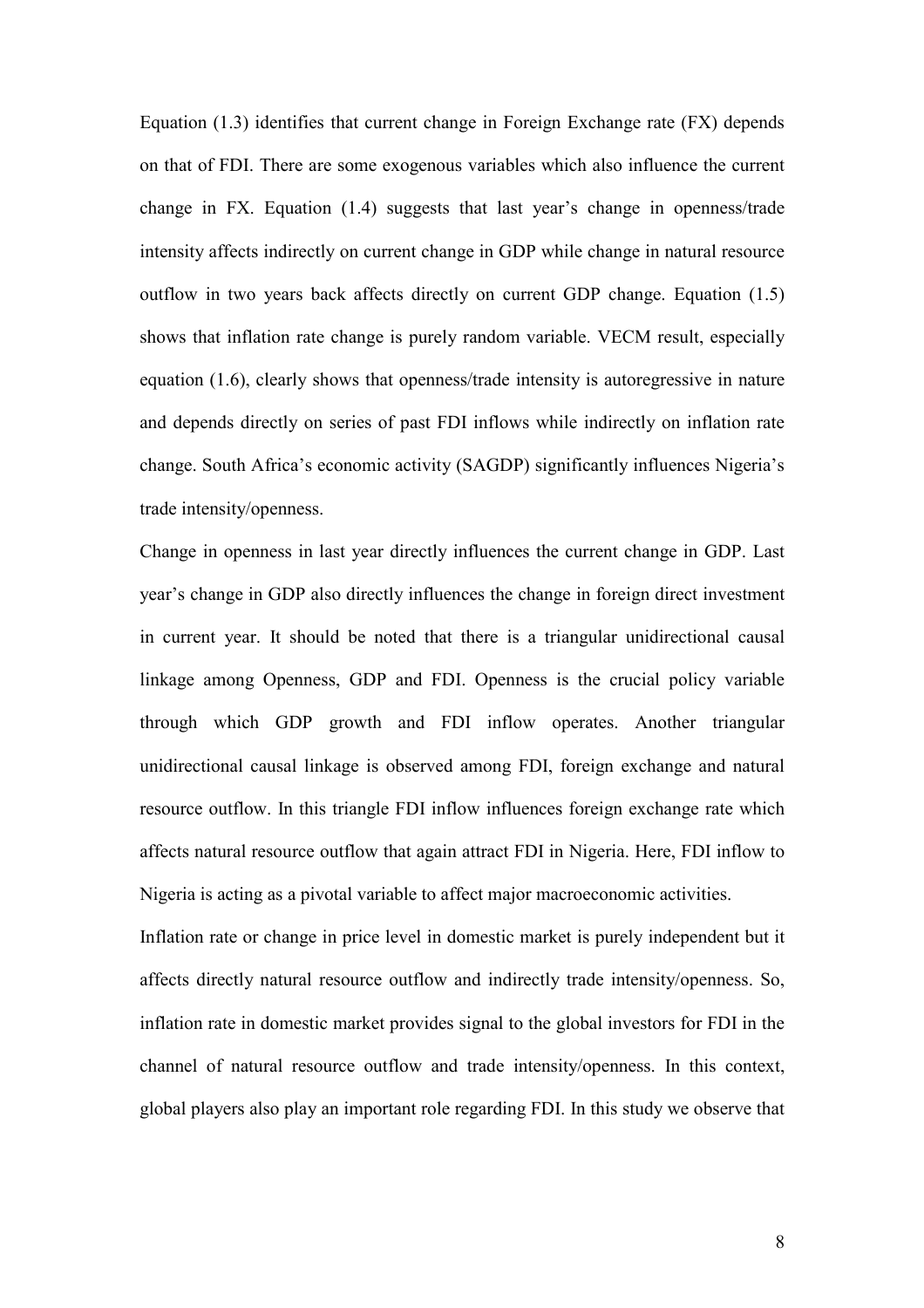China influences on natural resource outflow, the US and India affect foreign exchange rate while South Africa influences the trade intensity/openness.

Equations  $(1.1) - (1.6)$  also provide the short run dynamics and a causality direction. The following is in brief of the causal linkage among macroeconomic variables and emerging trade partners:



Diagram 1: Integrated causal linkage among major macroeconomic variables in Nigeria in presences of emerging trade partners especially with the US, China, India and South Africa.

From empirical findings it is clear that inflation is random and independent variable in this model. In above diagram the arrow headed lines indicate the causal direction. Diagram 1 exhibits two strong triangular linkages among major macroeconomic variables - one is Openness, GDP and FDI; other one is FDI, FX and NRX. For example, initially, inflation rate influences to open up the economy, then openness directly affects GDP which attracts FDI that influences openness again. In brief, INFLA  $\Rightarrow$  OPEN  $\Rightarrow$  GDP  $\Rightarrow$  FDI  $\Rightarrow$  OPEN. FDI inflow to Nigeria affects openness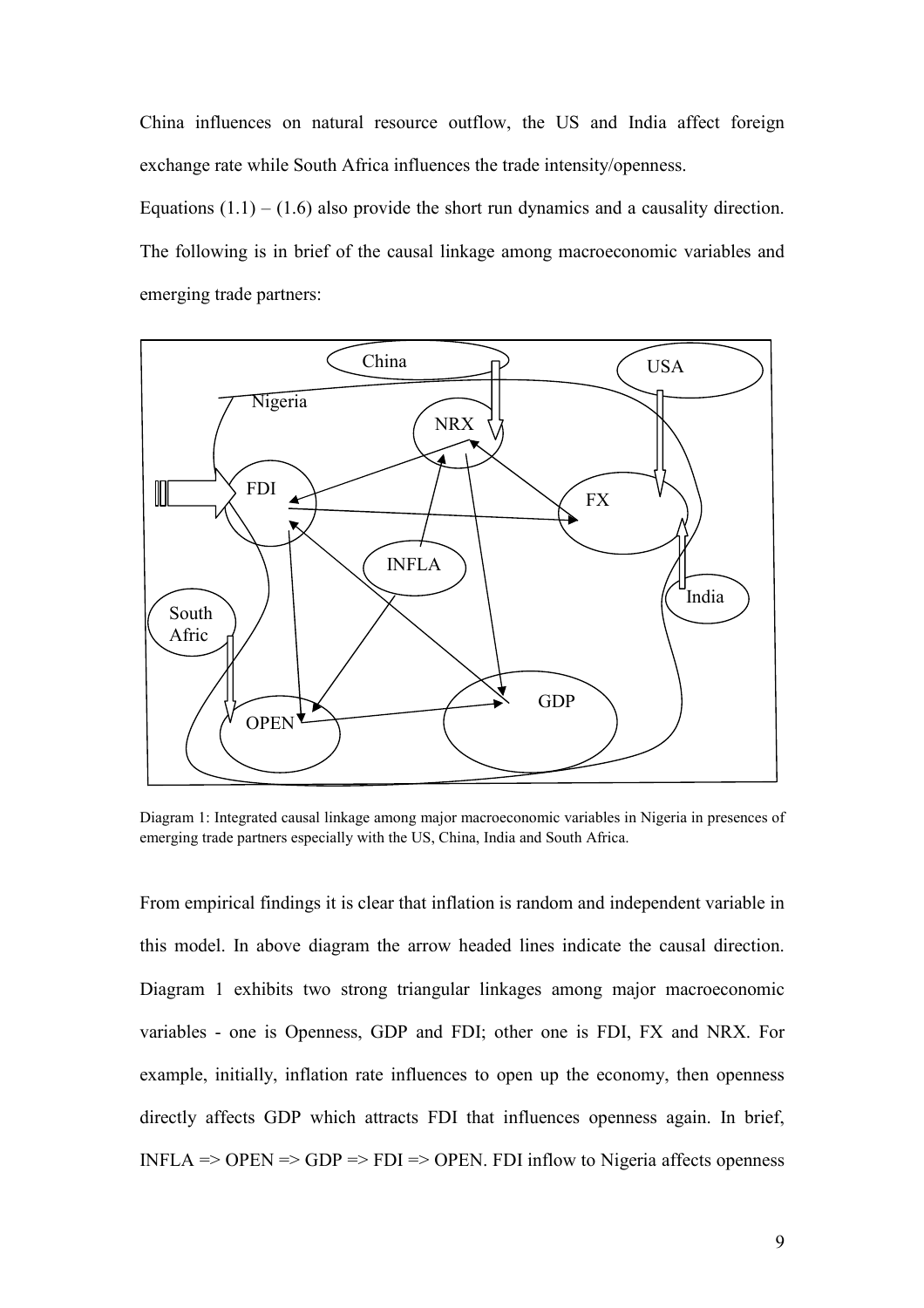and foreign exchange rate (FX) which directly influences natural resource outflow that directly affects FDI inflows which again hits foreign exchange rate. In brief, INFLA  $\Rightarrow$  NRX  $\Rightarrow$  FDI  $\Rightarrow$  FX  $\Rightarrow$  NRX. Inflation also directly influences natural resource outflow which has direct impact on FDI inflow and GDP. In this context FDI inflow to Nigeria is acts as a pivotal role controlling above two triangular linkages in the domestic market. Inflation is randomly generated and stimulates overall economic development through Nigerian macroeconomics variables.

It is clear from the above diagram and equations  $(1.2)$ ,  $(1.3)$  and  $(1.6)$  that there are external factors measured in terms of economic activity of emerging trade partners that also influence natural resource outflow, foreign exchange rate and trade intensity or openness, respectively. Emerging China has direct impact on natural resource outflow. Emerging India has direct impact on foreign exchange rate while emerging South Africa and the US influence indirectly on trade intensity or openness and foreign exchange rate, respectively. Considering trade intensity as the proxy of competitiveness, certainly South Africa raises Nigeria's competitiveness in trade and is a close competitor of Nigeria among four trade partners as mentioned above. So, the role of emerging trade partners is very important in this globalized era. Results should mislead if we ignore the external factors in determining FDI inflow.

## **4. Conclusion**

Incorporating emerging trade partners in VECM this study empirically investigates long run determinants of FDI inflow to Nigeria and their shirt run dynamics during 1970-2006. The findings suggest that the endowment of natural resources, macroeconomic risk factors and policy variable like openness are significant determinants of FDI inflow to Nigeria. This study supports existing literature except market size. This paper observes that market size is insignificant in case of Nigeria

10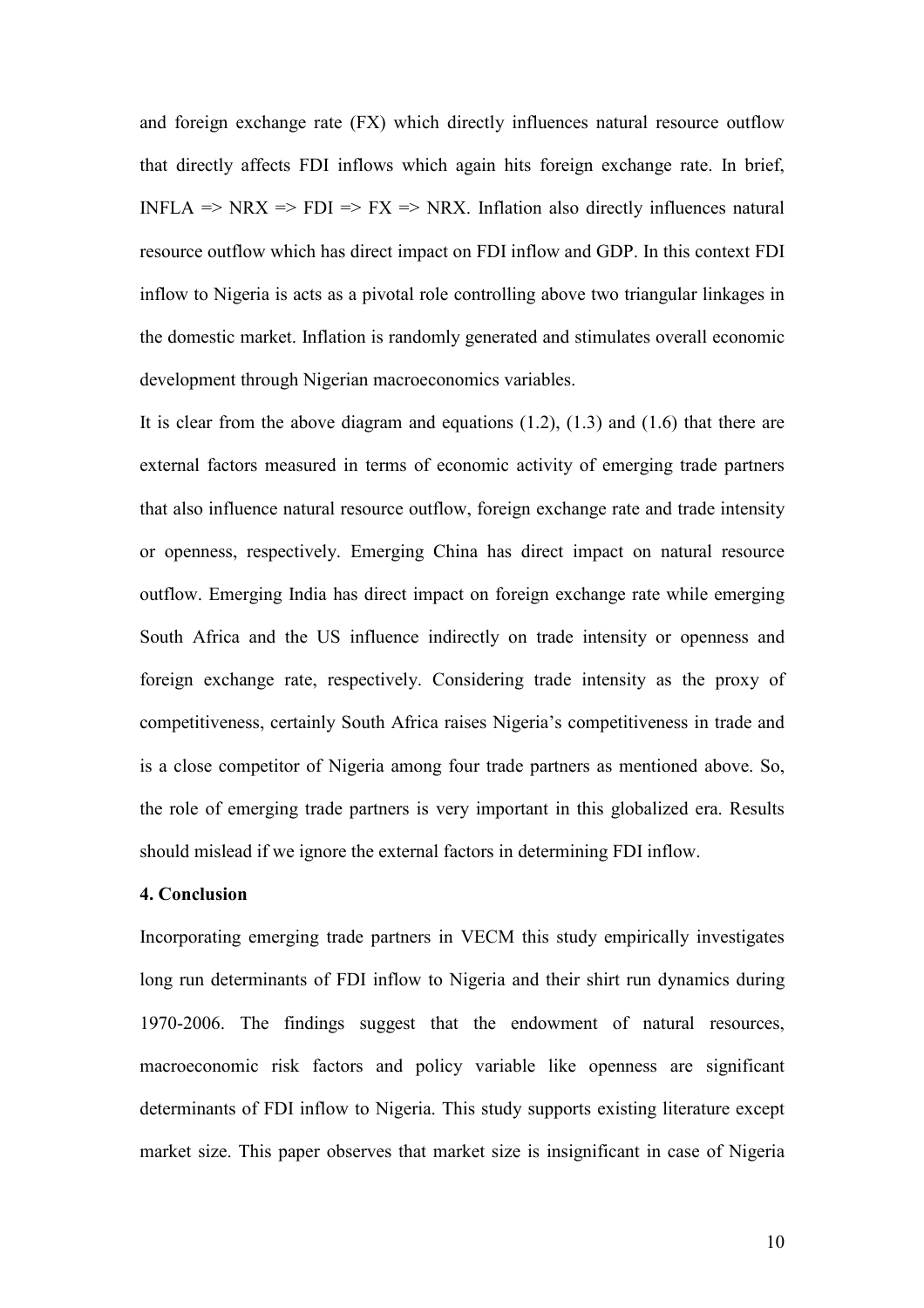that contradicts the earlier literature. The findings also suggest that FDI inflows to Nigeria are resource-seeking FDI which has strong impact on Nigeria's natural resource export to the global market. China influences strongly on resource outflow, the US and India affects foreign exchange rate while South Africa raises competitiveness with Nigeria. So, the roles of emerging trade partners are crucial for overall economic development in Nigeria.

The positive role of natural resource-seeking FDI suggests for creating more conducive investment environment through socio-political and economic stability in the country. The government should intensify the trade liberalisation policy that attracts FDI to country.

This study has several limitations. The results may change if sufficient data on bilateral FDI flow are available and incorporate in the model. The north – south and south - south trade framework model can also provide possibly new insights in FDI inflow to Nigeria. Future study will focus on these.

#### **Refernces**

Asiedu, E. 2006. "Foreign Direct Investment in Africa: The Role of Natural Resources, Market Size, Government Policy, Institutions and Political Instability." *United Nations University*.

Asiedu, E. 2002. "On the Determinants of Foreign Direct Investment to Developing Countries: Is Africa Different?" *World Development*, Vol.-30(1): 107- 119.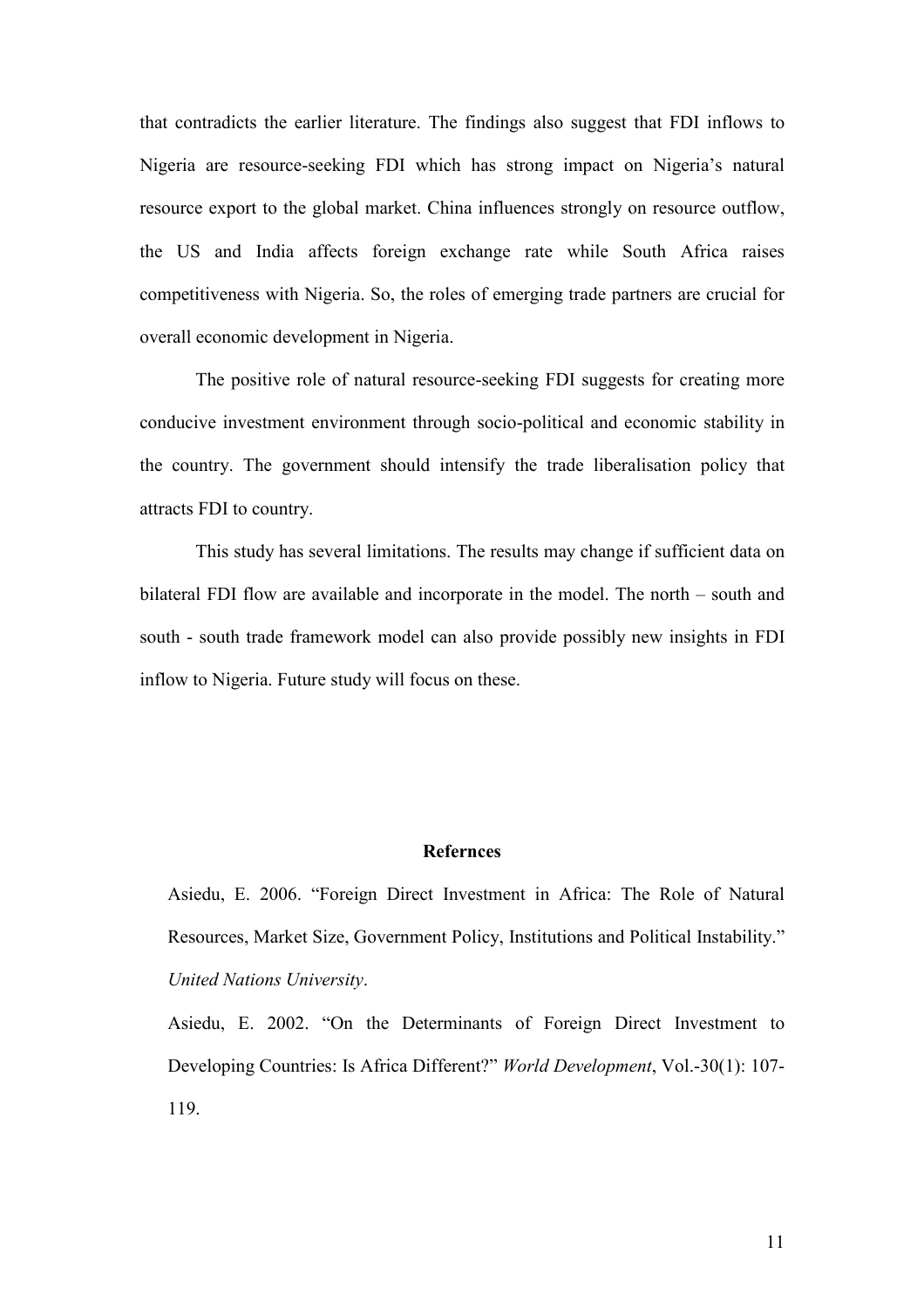Banerjee, A., J. W. Galbraith, and D. F. Hendry. 1993. *Co-integration, Error correction and the econometric analysis of non-stationary data*, New York, Oxford University Press.

Chakrabarti, A. 2001. "The determinants of foreign direct investment: Sensitivity analyses of cross-country regressions." *Kyklos* 54: 89-112.

Chakraborty, C. and P. Basu. 2002. "Foreign Direct Investment and Growth in India: A Co-integration Approach, Applied Economics." 34(9): 1061-1073.

Dinda, S. 2012. "[Factors Determining FDI to Nigeria: An Empirical](http://ideas.repec.org/p/pra/mprapa/28097.html)  [Investigation"](http://ideas.repec.org/p/pra/mprapa/28097.html). *[MPRA](http://ideas.repec.org/s/pra/mprapa.html)* Paper 400172, University Library of Munich, Germany.

Enders, W. 2004. *Applied Econometric Time Series*, 2nd ed. New Jersey; John Wiley and Sons.

Engle, R. F. and C. W. J. Granger. 1987. "Cointegration and Error Correction, Representation, Estimation and Testing" *Econometrica:* 251-276.

Engle, R. F. and B. S. Yoo. 1991. "Cointegrated Economic Time Series: An Overview with New Results." in Engle, R.F. and Granger, C. W. J. (eds) *Long-Run Economic Relationships*. Oxford, Oxford University Press.

Gastanaga, V. M. and J.B. Nugent, B. Pashamova. 1998. "Host Country Reforms and FDI Inflows: How Much Difference do they Make?" *World Development*, Vol.-26 (7): 1299-1314.

Harris, R. and R. Sollis. 2003. *Applied Time Series Modelling and Forecasting*, West Sussex, Wiley.

Hines, J. R. Jr. 1997. "Altered states : Taxes and the location of foreign direct investment in America." *American Economic Review,* 86(5): 1076 – 1094.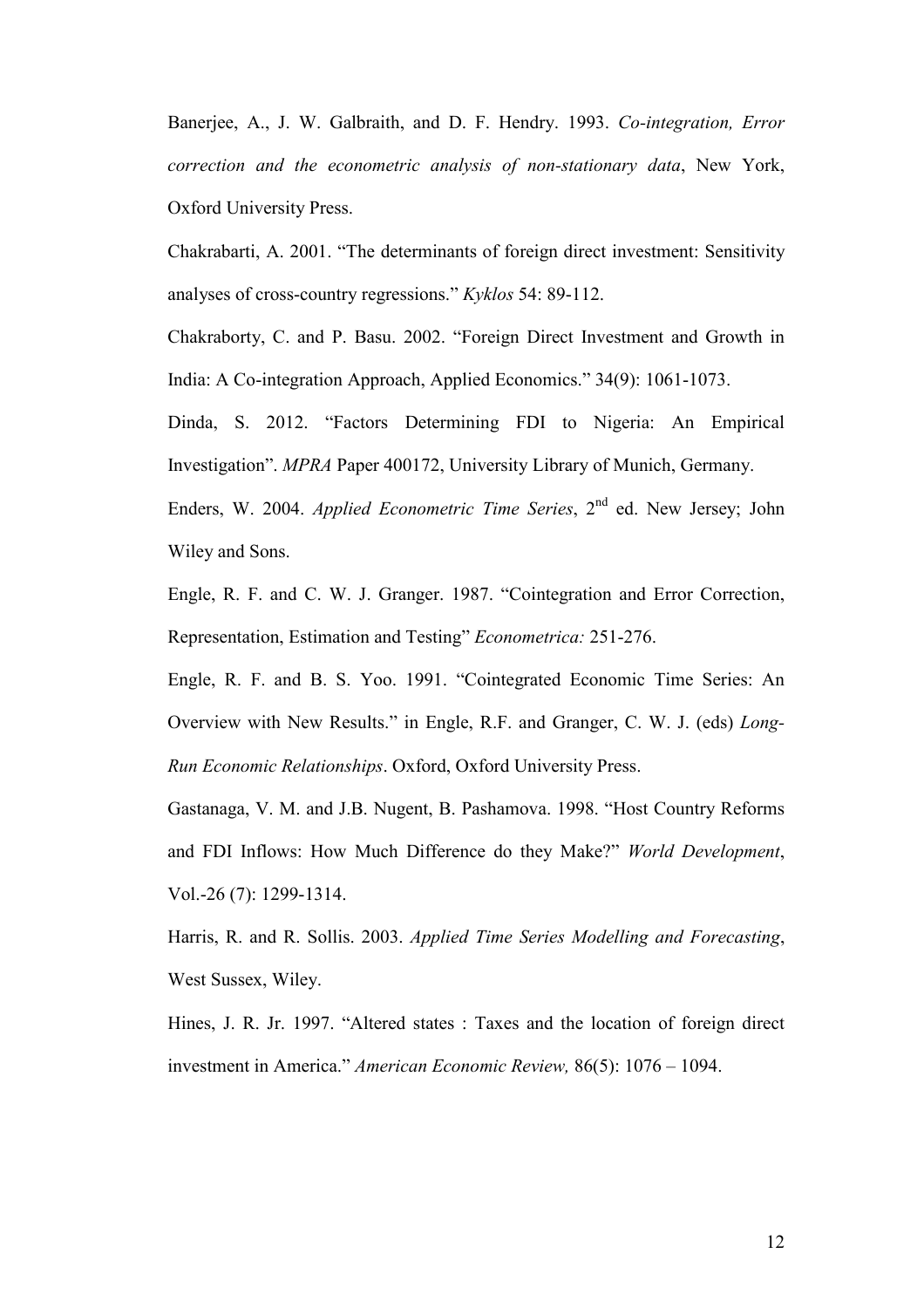Iyoha, M. A. 2001. "An econometric study of the main determinants of foreign investment in Nigeria." *The Nigerian Economic and Financial Review,* 6(2): December.

Johansen, S. and K. Juselius. 1990. "Maximum Likelihood estimation and inference on cointegration – with applications to the demand for money." *Oxford Bulletin of Economics and Statistics,* 52 (2): 169-210.

Johansen, S. 1988. "Statistical analysis of cointegrating vectors." *Journal of Economic Dynamics and Control,* 12: 231-254.

Ngowi, H. P. 2001. "Can Africa increase its Global share of foreign direct investment (FDI)?" *West Africa Review,* 2(2).

Obadan, M.I. 1982. "Direct Foreign Investment in Nigeria: An Empirical Analysis." *African Studies Review,* XXV (1): March.

Pesaran, H. M. and Y. Shin. 1995. "Autoregressive Distributed Lag Modelling Approach to Cointegration Analysis." *DAE working paper series* 9514. Department of Applied Economics, University of Cambridge.

Pesaran, H. M., Y. Shin, and R. Smith. 1996. "Testing the existence of a long-run relationship." *DAE working paper series* 9622. Department of Applied Economics, University of Cambridge.

Pesaran, H. M. and R. Smith. 1998. "Structural Analysis of Cointegration VARS." *Journal of Economic Surveys,* 12 (5): 471-505.

Pesaran, H. M., Y. Shin, and R. Smith. 2001. "Bounds Testing Approaches to the analysis of level relationships." *Journal of Applied Econometrics*, vol.-16: 289- 326.

Phillips, P.C.B. and P. Perron. 1988. "Testing for a Unit in Time Series Regression." *Biometrika*, 75: 335-346.